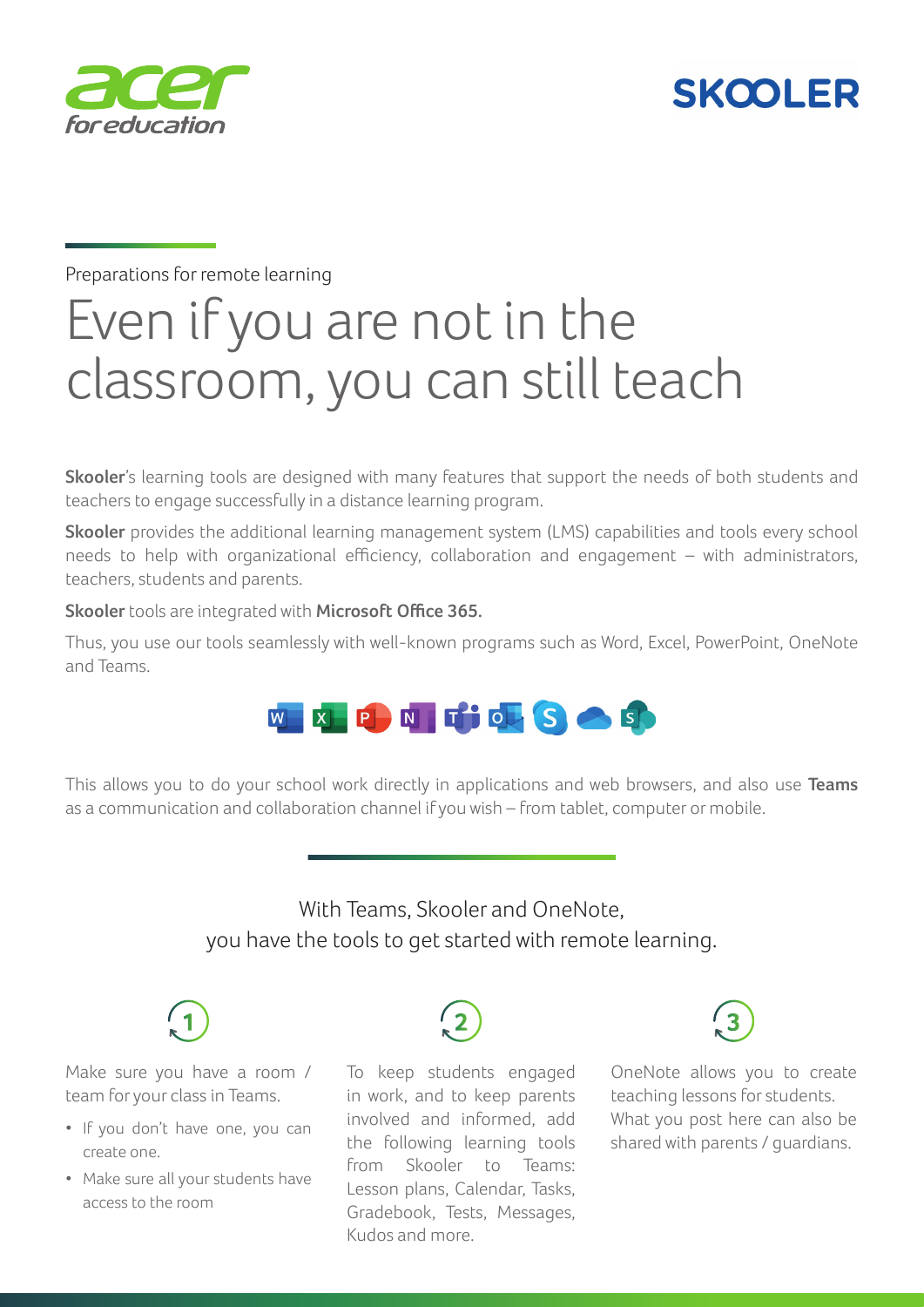

## **SKOOLER**

We recommend adding the following tools from Skooler to Teams to prepare for remote learning. When you add these tools to the room / team they become available to the students.

PLANS Having good plans is especially important when you can't be seen face to face. In the planning tool you can send out schedules and curricula so that parents and students have it available. CALENDAR The calendar gives you a complete overview of planned tasks, assignments and due dates. TASKS TASKS The tasks must be digital so that students can perform them on the devices they have at home or the devices they bring with them from school. ASSIGNMENTS When students submit assignments through the assignment tool, the teacher can provide formative feedback and set grades / assessments. **FFFDBACK** & ASSESSMENTS Make remote assessment more personal by providing feedback via sound or text and following the remote student's work along the way. In other words, "business as usual" only in digital form. TESTS Use the test tool to create variety and keep students engaged in learning. In the tests you can add tasks with pictures and sound and take advantage of various options such as "choose the right alternative," "find the pairs" and more. Once the test is created, assign it to a task and publish it to the students. GRADEBOOK This feature allows you to set grades and assess students. MESSAGES Good school-home communication is especially important now. With Skooler's upgraded messaging service, it is easier for school management to send messages to teachers, students and parents. In the app, parents will find tasks, plans, assessments and messages, and parents can send messages to teachers as well. If they do not have the parent app, the parents can also use the parent portal online. Make sure that the parent knows the link for logging in to the parent portal. If you want extra notification, Skooler also has the option of SMS notification from the messaging tool. SKOOLERKUDOS Allow teachers to give praise and recognition to students, even for things like "creativity," and "mood." Teachers can define what they want to use as Kudos and add a nice emoji. This can help give the student a sense of the recognition he or she might have otherwise received in

| <b>SKOOLER</b><br>Dashboard                                                                                            |                                             | Shooler Middle School V C (B) Megan Bowen |
|------------------------------------------------------------------------------------------------------------------------|---------------------------------------------|-------------------------------------------|
| @ Calendar                                                                                                             | <b>Q</b> Office 165                         | <sup>48</sup> 3rd party Apps              |
| Jun 17 - Jul 16, 2019                                                                                                  | <b>DE Outlook</b><br>OneDrive               | Create<br>Skeoler Academy                 |
| June 17, 2019                                                                                                          | <b>Edit</b> Teams<br><b>CO</b> My Notebooks | G Google<br><b>Mark Kalend</b>            |
| 9.02pm - 10.02pm @ Niddle school Math Mathematics                                                                      | <b>Real</b> Escal<br>Word<br>a.             | <b>Co</b> Yahoo!<br>Morrsok Bing          |
| June 18, 2019                                                                                                          |                                             |                                           |
| 5.05am - 6.05am - @ - (Middle school Math) demo for Bern                                                               | <b>Day PowerPoint</b>                       | <b>Olde</b> YouTube                       |
| June 19, 2019                                                                                                          |                                             |                                           |
| 1035pm - 1135pm *<br>(Grade 8) The Nonvegian coastal<br>climate                                                        |                                             |                                           |
| June 30, 2019                                                                                                          |                                             |                                           |
| INiddle school Computer Science!<br>3.00pm - 4.00pm - 0<br>Doing nothing is hard, you never know.<br>when you're done. | A Today's Absences                          | <b>B</b> Current plans                    |
|                                                                                                                        | No absence today                            |                                           |



https://skooler.com/remote-learning/

the classroom.